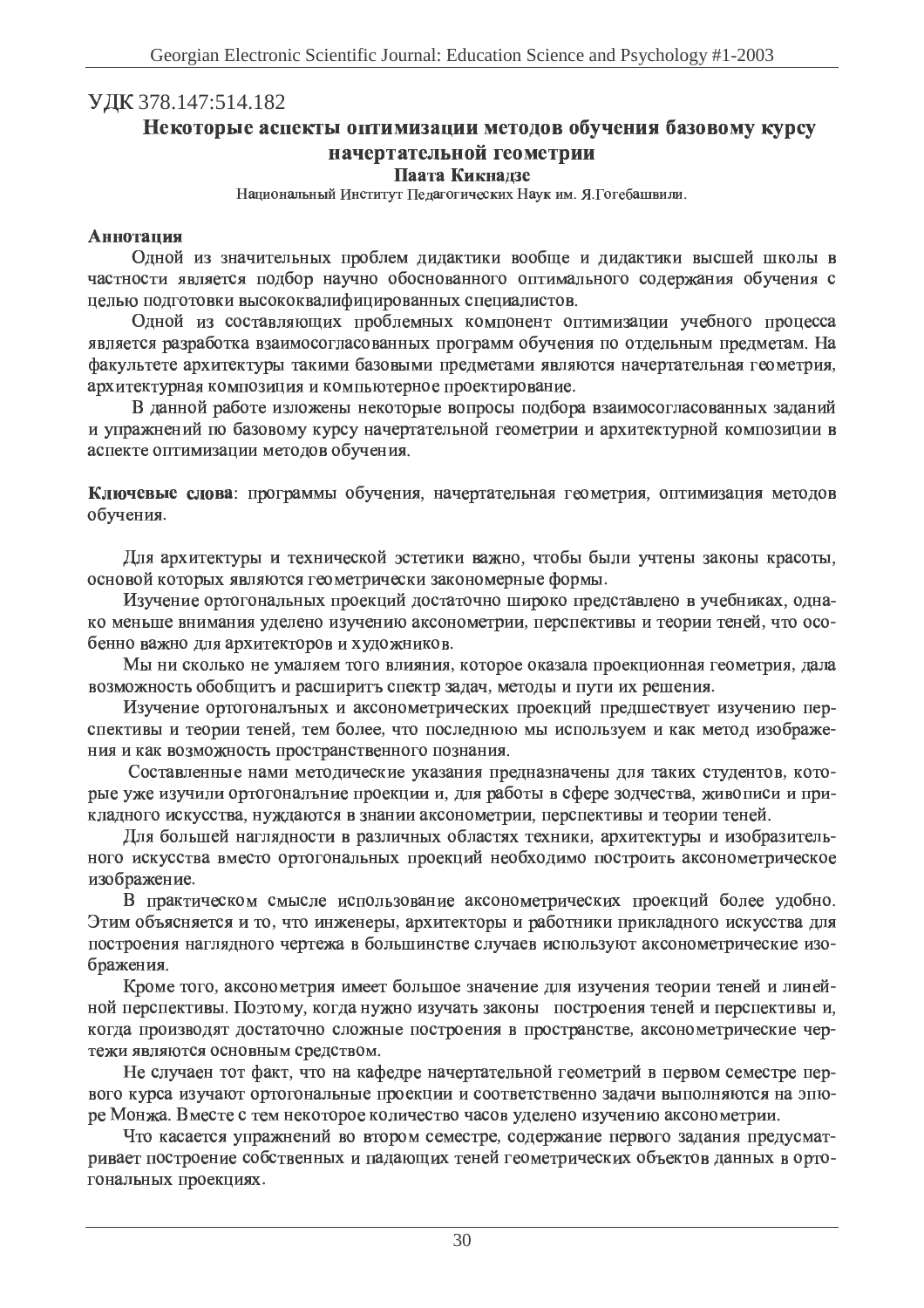Во втором упражнении нении требуется построени оение перспективы того же объекта и построени оение собственных и падающих тен х теней при солнечном освещении (параллельными лучами) или лучами параллельными картинной плоскости и нак. наклоненными под у юд углом 45° (по усмотрен отрению студента). Заданы ортогональные проекции абстрактного объекта, который составлен из геометрических фи х фигур и по сво о своей форме орме близок к архитектурно-строительным сооружениям.

В каждом таком объекте гео геометрические фигуры располож оложены композиционно онно так, что при диагональном направлении луча света, контуры собственной и падающей теней на поверхности фигуры включают в себ себя все в се возможные случаи, которые наиболее часто встречаются в архитектурной практике ike.

Количество проекций на й на каждом черт чертеже задания дано соответственно форме  $0$ орме и месту нахождения. дения, на чертеже отмечены все н ксе необходимые данные и разме азмеры. По указанию препо  $\overline{O}$ давателя требуется построени оение теней на горизонтальной проекции и на о на одном из четырех фасадов. В результате план и фасад и асад вычерчиваются соответственно проекционно онной связи. Таким образом азом, каждый черте: ертеж имеет четыре разнь азных варианта. Задание выполня олняется на формате АЗ, чертится тушью и покрывается акварелью, одним цветом.

under week also a а кафедре архитектурного проектирования в первом семестре студенты выполня олняют две курсовь совые работы. Это может быть фрагмент какого-нибудь будь архитектурного памятника ил ка или го составной элемент, к примеру колонна, капитель, кронштейн и т.д. Производится их замер. Основное требование - точность замера архитектурных деталей и их из х изображение в ортогональных проекциях. Необходимо также построить тени и придать нужную фактур aktvny c помощью закраши ашивания тушью разбавленной водой.

Во втором упражнении нении требуется замер одного из памятников грузинско нского зодчества и построени оение ортогональных проекций. Тр ій. Требуется построени оение теней на горизонтальной проекции и на о на одном из четырех фасадов, по указанию преподавателя. План и фасадь асады вычерчиваются соответственно проекционно юнной связи. Задания выполня олняются на планшете размеро 75х75см. На планшете пишут кратку аткую информаю ормацию о памятнике, а ке, аннотацию. Чертежи выc олняют тушью и закраши ашивают акварелью.

Что касается заданий на йна второй с ой семестр, то тут требуется построени оение перспективы того же памятника, собственных и падающих тен х теней при солнечном освещении: освещение параллельными лучами или лучами параллельными картинной нной плоскости и нак<u>;</u> наклоненными под уг од углом  $45^\circ$ .

Bropoe 38 ое задание представляет соб собой малые архитектурные формы ормы или объекты, такие как бензозаправочную станцию, фонтан, источник, бе. ік, бельведер.

Студент обязан самостоятельно выбрать в ать нужное место по своему усл у усмотрен отрению, должен представить фотома отоматери атериалы, поместить проект в соответствующем месте, представить ген re<sub>H</sub>план, план, фасады и построить перспективу или сделать м ать макет. акет.

 (ель задачи, чтобы студент лучше овладел адел выполне олнением малых архитектурных форм. Проект надо разместить в существующей среде, таким образом, чтоб не нарушить общий вид. Если проект предусмотрено разме азместить в старой ч ой части горс города, необходимо учесть старую архитектурную среду таким образом, чтобы не нарушить единство старых и новых орм.

Именно реализации этих зад х задач служат во ат во втором семе семестре задания по на о начертательной геометрии, которые составлены в соответствии с заданиями по арх о архитектурной композиции.

**Выполне** олнение таких задач оправдано тем, что построени оение перспективы памятников, после изучения методов отображений, пр й, представляет соб собой трамплин для перехода к архитектурным проектам. При этом построени оение сложных п ных пространственных композиций им й имеет большое значение для разви азвития пространственного мышления.

Соответственно отмеченных задач и программе архитектурного факультета и для для прак- $\sim$   $\sim$   $\sim$   $\sim$   $\sim$   $\sim$   $\sim$   $\sim$ ческог h\_ адения навыками построени оения перспективы на кафедре начертательной геометрии изучают методы построени оения перспективы.

Метод Дюрера: в и  $\underline{\mathbf{a}}$ : в методе Дюрера, кроме картинной плоскости (K) и плоскости основания (М), нужна третья профильная плоскость (V). Таким образом, здесь должны быть даны две